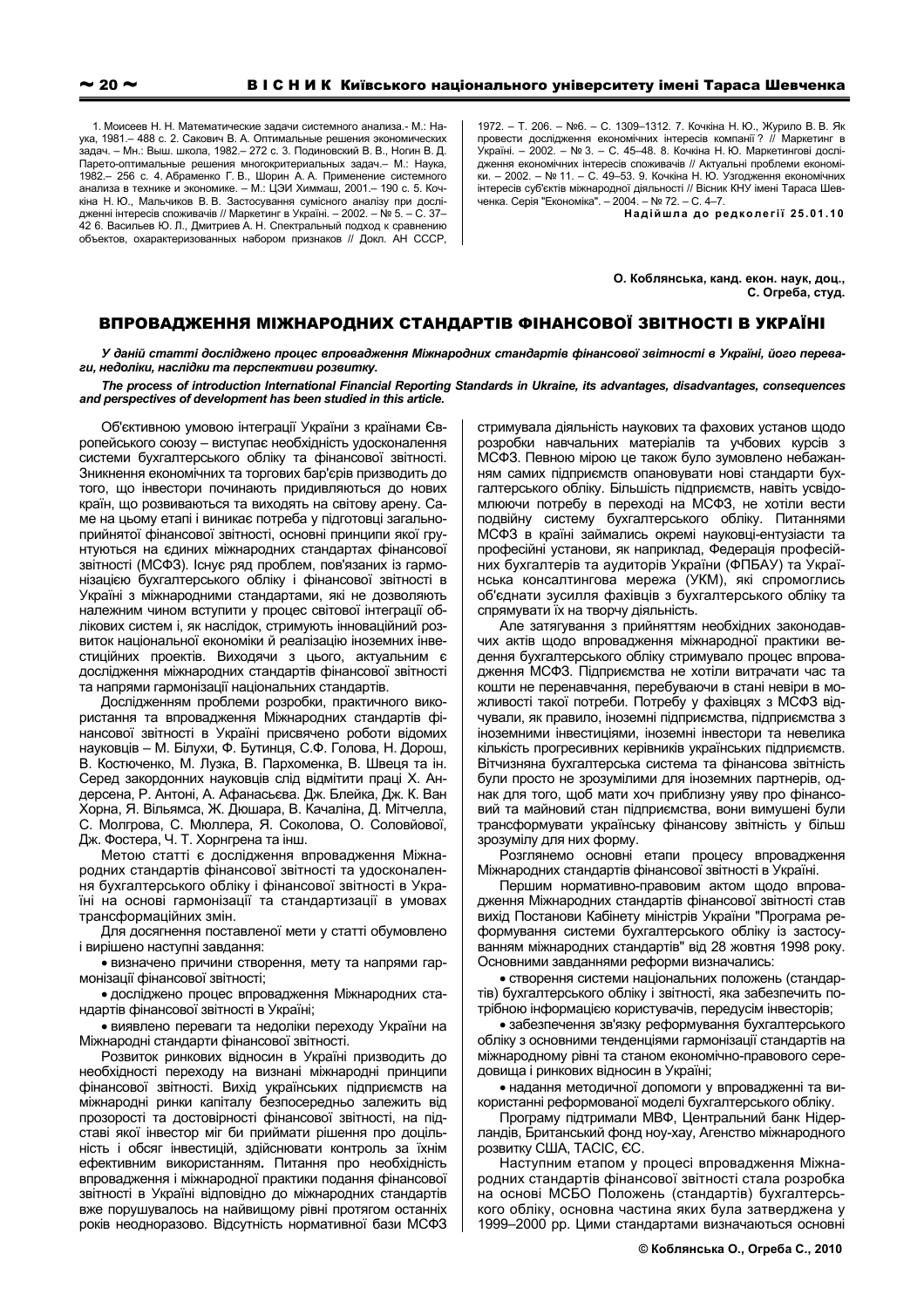методологічні принципи ведення бухгалтерського обліку та подання фінансової звітності, які базуються на принципах міжнародних стандартів з урахуванням особливостей національної системи бухгалтерського обліку.

3 урахуванням зовнішньополітичного курсу України на євроінтеграцію та вступ до Світової Торгівельної Організації з 2001 р. набрала силу наступна хвиля стандартизації бухгалтерського обліку за міжнародними стандартами. Уряд країни прийняв відповідні постанови та рішення, спрямовані на впровадження МСФЗ в Україні:

• Постанову Кабінету Міністрів України "Про затвердження Заходів щодо реалізації основних напрямів розвитку фондового ринку на 2001-2005 роки" від 14 серпня 2001 р. № 1046, якою передбачено запровадження у 2003 році Міжнародних стандартів бухгалтерського обліку емітентами, цінні папери яких допущені до торгівлі на організаційно оформлених ринках, професійними учасниками фондового ринку, інститутами спільного інвестування;

• Розпорядження Кабінету Міністрів України "Про затвердження заходів щодо реалізації пріоритетних напрямів розвитку корпоративного управління в акціонерних товариствах" від 18 січня 2003 р. N25-р яким передбачено перехід акціонерних товариств на Міжнародні стандарти бухгалтерського обліку протягом 2004-2005 р. Тому застосування з 2005 року МСФЗ стало реальним для багатьох підприємств і організацій України.

Завдяки цим нормативно-правовим актам частина великих вітчизняних компаній веде звітність за міжнародними стандартами. Серед них - ВАТ "Укртелеком", ЗАТ "Утел", ВАТ "Укрнафта", ВАТ "Київенерго", корпорація "Інтерпайп" і багато інших.

Наступним найбільш вагомим внеском у впровадження Міжнародних стандартів фінансової звітності стало Розпорядження Кабінету Міністрів України від 23 серпня 2005 року № 367-р "Про затвердження заходів щодо детінізації національної економіки на 2006-2007 роки". Уряд доручив (у п. 4 Розпорядження) Державній комісії з цінних паперів та фондового ринку, Мінфіну, Національному банку та Мінюсту в термін - друге півріччя 2006 року прийняти нормативний акт щодо внесення змін до положень (стандартів) бухгалтерського обліку щодо їх гармонізації з вимогами міжнародних стандартів та переходу на міжнародні стандарти фінансової звітності.

Для адаптації національної нормативно-правової бази з питань бухгалтерського обліку до міжнародних стандартів та удосконалення державного регулювання у цій сфері було прийнято Стратегію застосування міжнародних стандартів фінансової звітності в Україні, затвердженою розпорядженням Кабінетом міністрів України від 24 жовтня 2007 № 911-р. Стратегією передбачено сформувати необхідну інформаційно-аналітичну базу щодо практичного застосування міжнародних стандартів і забезпечити вільний доступ до неї. Пропонується внести зміни до законодавства з питань бухгалтерського обліку щодо застосування єдиного плану рахунків та визначення загальної номенклатури статей фінансової звітності, порядку їх групування. При цьому суб'єктам господарювання буде надано право формувати фінансову звітність відповідно до особливостей господарської діяльності та максимального розкриття інформації. Важливим стане поліпшення методології бухгалтерського обліку для суб'єктів малого підприємництва. Для них будуть затверджені відповідні національні стандарти бухгалтерського обліку зі спрощеним порядком обліку активів, зобов'язань, власного капіталу та розрахунком фінансових результатів. Окремим категоріям малого бізнесу передбачено надати право застосовувати форму обліку без подвійного запису [2, с. 3]. Виконання заходів Стратегії посилить захист прав та інтересів акціонерів, інвесторів, кредиторів та інших користувачів фінансової звітності суб'єктів господарювання. Завдяки цьому буде прискорено

Але, незважаючи на удосконалення нормативно-правової бази щодо впровадження МСФЗ, законодавчі органи, декларуючи прихильність до застосування принципів і методів МСФЗ, не створюють необхідних умов для реального їх запровадження.

Також існують перешкоди цьому процесу впровадження МСФЗ іншого незаконодавчого характеру:

• недостача кваліфікованого персоналу. Сьогодні на ринку праці недостатньо фахівців із МСФЗ, тому невелика кількість українських підприємств готовлять міжнародну звітність самостійно, а в основному звертаються до консалтингових і аудиторських компаній;

• відсутність прозорості. Звітність згідно МСФЗ повинна бути прозорою, зокрема розкривати інформацію про холдингові структури та про реальних власників бізнесу. Багато українських компаній і їхніх власників до цього не готові:

• значні витрати. Найбільш істотними витратами на подготовку звітності згідно МСФЗ є видатки на наймання й навчання персоналу, а также на консультаційні й аудиторські послуги.

• уніфіковані форми фінансової звітності. П(С)БО регламентують і фінансовий облік і фінансову звітність. а МСФЗ визначають лише обсяг та якість інформації, яка підлягає відображенню у фінансовій звітності. Тобто МСФЗ не містять положень щодо ведення обліку, плану рахунків і форм документів.

• залишається невирішеним питання про спрощення методики розрахунку податку на прибуток на основі методології бухгалтерського обліку [6, с. 25].

Процес переходу на складання звітності згідно МСФЗ досить складний, тому Рада з МСФЗ розробила МСФЗ 1 "Перше застосування МСФЗ", який набув чинності з 1 січня 2004 року. Він є обов'язковим для застосування всіма компаніями, які вперше становлять фінансову звітність у відповідності до МСФЗ, і містить чіткий алгоритм підготовки такої звітності.

Для приведення показників української звітності у відповідність до МСФЗ можна виділити основні підготовчі етапи.

1. Визначення звітної дати й дати переходу. При складанні першої звітності за МСФЗ необхідно чітко розрізняти дату переходу (початок першого звітного періоду) на МСФЗ й звітну дату (закінчення першого звітного періоду). Ше однією вимогою МСФЗ є необхідність подання порівнянних даних хоча б за один попередній період. Наприклад, компанія складає першу звітність згідно МСФЗ на 31 грудня (звітна дата). Відправна точка, з якої компанія починає застосування МСФЗ, повинна бути мінімум на два роки раніше звітної дати для відповідає принципу порівнянності даних. Існує обов'язкова вимога відповідності першої повної фінансової звітності, що включає порівняльні дані, всім стандартам, діючим на звітну дату

2. Формування облікової політики з МСФЗ. Компанія повинна скласти й затвердити нову облікову политику, яка відповідає МСФЗ, що буде діяти на звітну дату. При цьому потрібно враховувати, що прийнята облікова політика повинна застосовуватися до всіх звітних періодів. показаних у звітності.

3. Визнання статей активів і зобов'язань згідно з МСФЗ. Після затвердження облікової політики компанія повинна проаналізувати всі наявні в неї активи й зобов'язання на дату переходу на МСФЗ на предмет їхнього визнання або списання відповідно до МСФЗ. При цьому актив або зобов'язання можуть обліковуватись згідно МСФЗ, навіть якщо вони й не відображаються в обліку за українськими стандартами, і навпаки.

4. Оцінка активів і зобов'язань відповідно до МСФЗ. Наступний етап заключається в оцінці визнаних активів і зобов'язань для цілей МСФЗ. Як і у випадку з визнанням,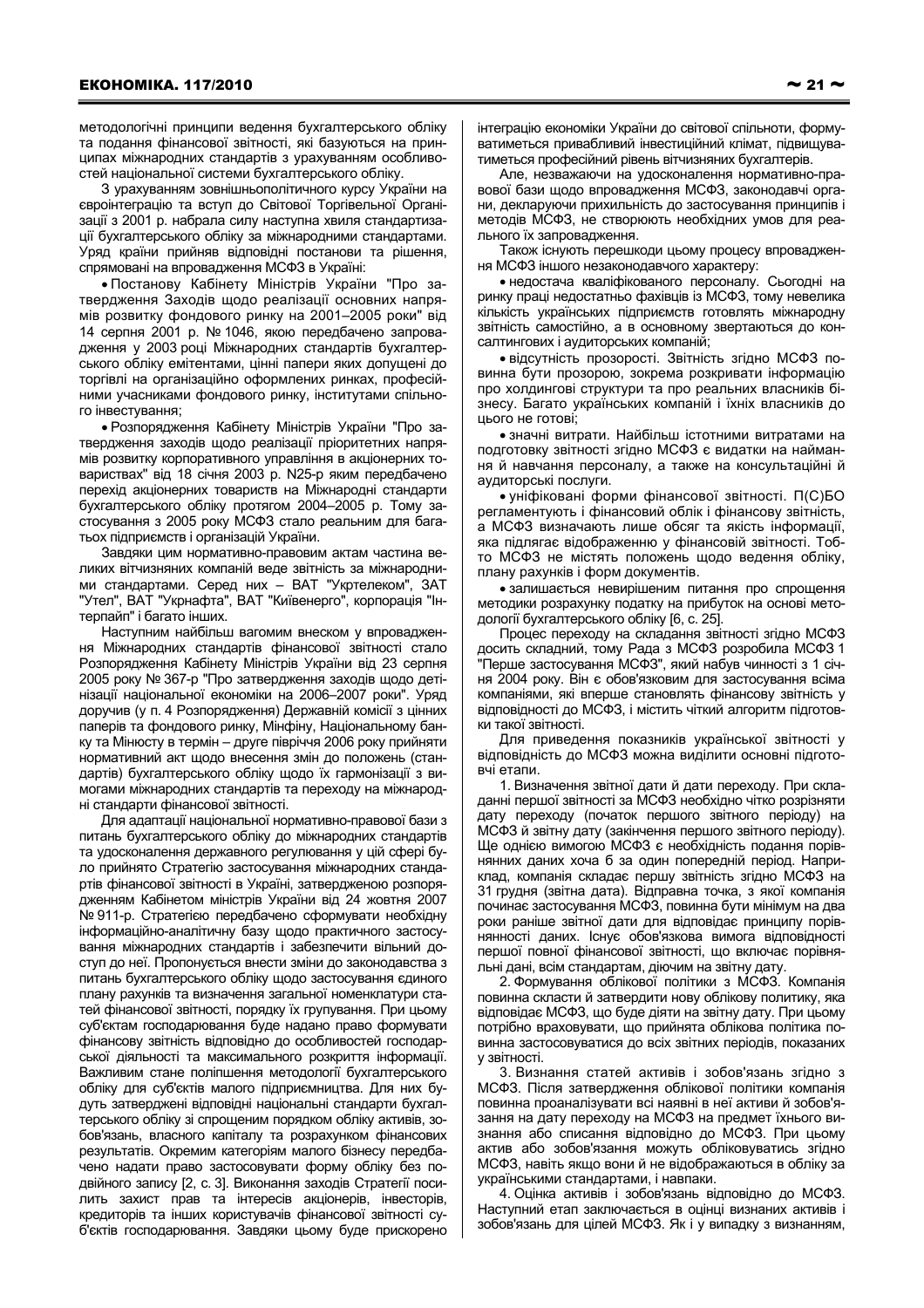існують розходження в оцінці активів і зобов'язань між П(С)БО та МСФЗ. Вони можуть бути пов'язані як з різним складом капіталізованих статей, так і з різною оцінкою майбутніх грошових потоків, що формують балансову оцінку активів або зобов'язань. Різниця підходів щодо формування балансової вартості об'єктів обліку можуть призвести до практичних труднощів при їх застосуванні.

5. Коректування величини капіталу та резервів. Після того як компанія пройде перераховані вище етапи, величина її чистих активів можуть відрізнятися від величини капіталу і резервів, сформованих відповідно до українського законодавства. Згідно МСФЗ цю різницю потрібно відображати в складі нерозподіленого прибутку. [4,с. 65]

Незважаючи на те, що описані вище етапи складання звітності відповідно до МСФЗ здаються очевидними, кожний з них пов'язаний з певними труднощами. Їх успішне подолання в чималому ступені залежить від того, наскільки добре керівники компанії розуміють, що перехід на МСФЗ зачіпає не тільки бухгалтерію підприємства, але й багато бізнесів-процесів, у першу чергу зв'язані з процесом керування підприємством у цілому. Тому необхідно розглядати перехід на МСФЗ як складний проект, що вимагає контролю й координації з боку вищого керівництва протягом усього строку його здійснення.

Перехід підприємств на Міжнародні стандарти фінансової звітності має як свої позитивні, так і негативні сторони. Компанії, яким необхідний цей перехід, можна умовно поділити на три групи:

• компанії, які працюють із закордонними партнерами. Якщо компанія активно співробітничає із закордонними партнерами, то звітність, складена на зрозумілій їм мові, допомогла би побудувати більш продуктивні відносини;

• компанії, які мають потребу у кредитних ресурсах. Одною з основних перешкод для розвитку українських компаній сьогодні є недостача капіталу. Тому зараз особливо привабливими стають західні ринки капіталу з відносно низькими процентними ставками й наявністю довгострокових кредитів. До даної категорії відносяться капіталомісткі підприємства, що належать до найбільше динамічно развивающимся галузей (лізингові, торговельні, промислові компанії);

• компанії, які мають розвинену систему корпоративної культури. Застосування МСФЗ може бути корисним і для тих українських підприємств, які не збираються виходити на західні фінансові ринки. Еффект заключається в забезпеченні менеджерів інформацією, що підвищує еффективность управління, дає можливість грамотно спілкуватися з ринком і акціонерами, зміцнює систему корпоративної поведінки, а отже, і довіру до менеджменту. [6, с. 27].

Крім того, ведення бухгалтерського обліку за міжнародними стандартами допомагає українським підприємствам захищати свої інтереси в антидемпінгових розслідуваннях. Адже мовою спілкування із слідчими, перевіряльними органами є мова міжнародних, а не українських стандартів. Також перевагами Міжнародних стандартів фінансової звітності є чітка економічна логіка, узагальнення кращої сучасної практики в області обліку, простота сприйняття для користувачів фінансової інформації в усьому світі. Це дозволяє скоротити витрати підприємства на підготовку своєї звітності, особливо в умовах консолідації фінансової звітності підприємств. які працюють в різних країнах.

Слід відмітити, що в процесі впровадження МСФЗ в Україні відбулись зміни категорійного апарату та з'явились нові підходи щодо використання бухгалтерського обліку. Професійна мова спеціалістів поповнилась такими поняттями як "фінансовий інструмент", нового визначення набуло поняття "власний капітал", змінилась психологія бухгалтера, адже нова фінансова звітність змусила фахівців думати, а не просто чітко дотримуватись нормативноправових актів. Прихід МСФЗ у систему бухгалтерського

обліку України дав поштовх розвитку IT-технологій, адже програмне забезпечення стало невід'ємною складовою впровадження нових стандартів.

Однак необхідно відмітити і недоліки МСФЗ. Міжнародні стандарти виступають в якості системи, яка не пов'язана напряму з економікою окремих країн та не має власних традицій. Те, що закладене в основу системи МСФЗ, є результатом компромісів між представниками різних систем звітності (перш за все, країн-членів КМСФЗ). Це, в свою чергу, спричинило те, що міжнародні стандарти передбачають основний і альтернативний підходи до визнання та оцінки активів, зобов'язань і капіталу в ряді випадків, залишаючи можливість вибору тієї або іншої облікової політики, що використовується в тій або іншій країні, без створення єдиних вимог до складання звітності, яку дійсно можна було б порівняти.

МСФЗ відкидає досвід окремих країн стосовно ведення обліку та порядку складання звітності, окрім погоджень між країнами-членами Ради з МСФЗ. Підкреслимо, що МСФЗ - це система принципів складання та надання звітності, а не правила ведення бухгалтерського обліку. На відміну від міжнародних, національні, як правило, передбачають обидва аспекти. Якщо МСФЗ не застосовуються в якості національних стандартів, то даний момент можна розглядати скоріше не як недолік, а відмінність міжнародної системи від національних [4,с. 66].

Ще один недолік МСФЗ обумовлений тим, що спочатку вони були системою загальних стандартів, в якій не передбачалися галузеві правила, які б враховували особливості тієї або іншої галузі. Спеціалізовані стандарти почали створюватися лише з кінця 1990 рр., однак на сьогодні їх існує невелика кількість.

До недоліків міжнародних стандартів відносять те, що вони багато в чому покладаються на професійне судження укладача звітності. Відсутність досвіду використання професійного судження у спеціалістів, які складають звітність, а також багатоваріантність вибору внутрішніх і зовнішніх джерел інформації для прийняття рішень спричиняють непорозуміння серед бухгалтерів-практиків і дослідників. Прикладом може бути аналіз активів відносно їх знецінення, передбачений МСФЗ (IAS) 36 "Знецінення активів", відповідно до якого активи підлягають переоцінці за наявності ознак, визначених стандартом. При цьому обумовлюється, що наведений перелік не є вичерпним та підприємство може самостійно обрати інші ознаки знецінення активів.

МСФЗ орієнтовані тільки на комерційні підприємства, створені та функціонуючі для отримання прибутку. Таким чином, МСФЗ жодним чином не регулюють складання звітності некомерційними організаціями, а саме: громадськими, бюджетними, благочинними та іншими.

До недоліків можна віднести відсутність детальних інтерпретацій і прикладів додатків стандартів до конкретних ситуацій. До того ж запровадженню стандартів як в Україні, так і в усьому світі перешкоджають такі фактори, як розбіжності у рівні розвитку і традиціях, а також небажання національних інститутів поступитися своїм пріоритетом в області регулювання і методології обліку.

Але навіть у разі повного переходу Україною на Міжнародні стандарти фінансової звітності не слід очікувати потужного потоку інвестицій в країну. Однак це буде важливим кроком у процесі побудови взаємної довіри між Україною на міжнародним співтовариством. Збільшення корпоративної прозорості буде означати, що інвестиції стануть менш ризиковими для інвесторів, а значить, дешевшими.

В результаті аналізу процесу впровадження Міжнародних стандартів фінансової звітності в Україні було зроблено наступні висновки:

1. Суттєві відмінності національних систем обліку значно ускладнюють аналіз інформації та прийняття рішень в умовах розвитку міжнародної торгівлі, транснаціональних корпорацій, глобалізації фінансових ринків, тому постала потреба у забезпеченні гармонізації фінансової звітності.